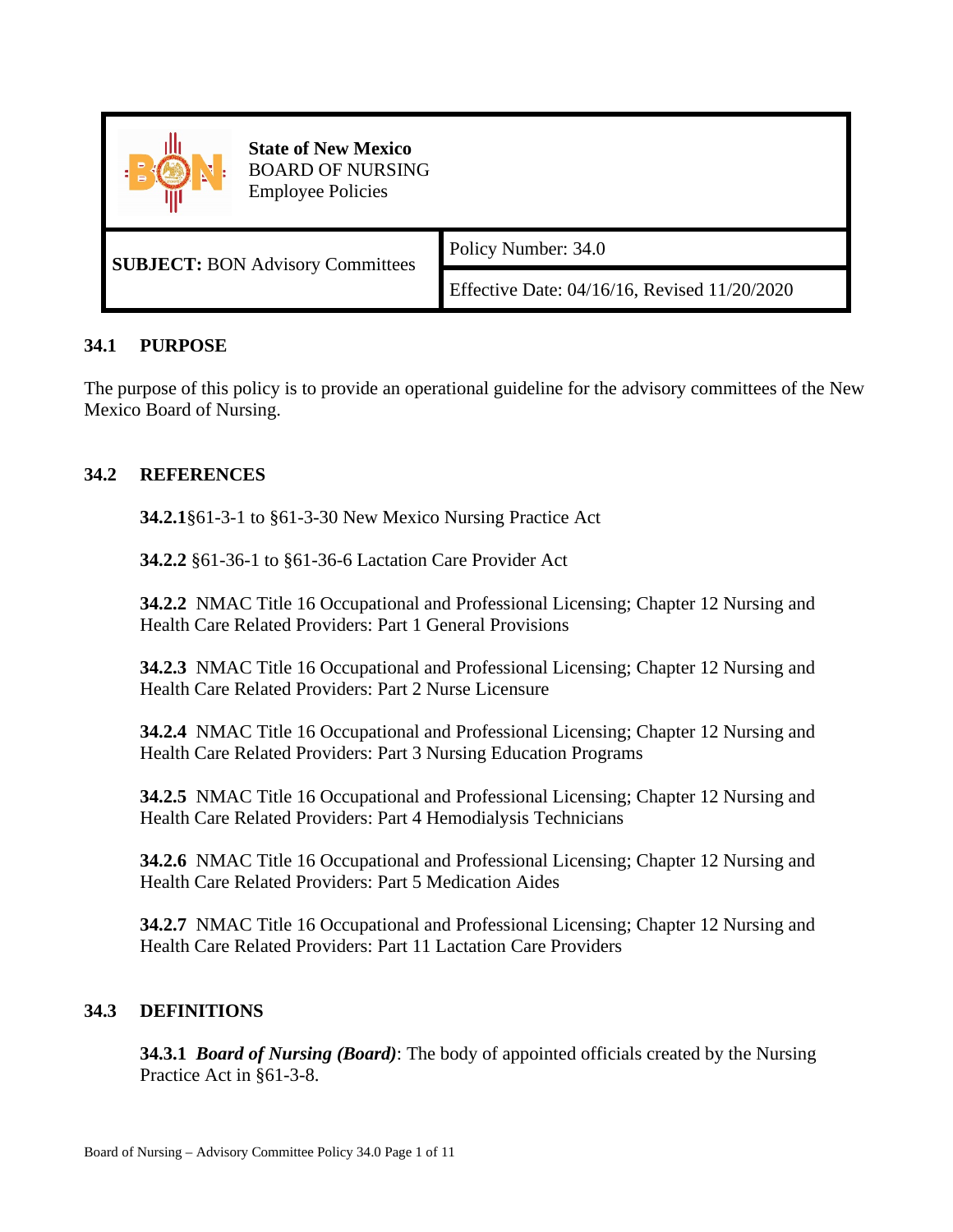**34.3.2** *Board Liaison*: A member of the Board appointed to participate on an advisory committee for the purpose of representing the Board's interest in the work of the committees and to have a deeper understanding of the advisory committees' work.

**34.3.3** *Board Staff*: An employee or contractor of the Board of Nursing.

**34.3.4** *Advanced Practice Advisory Committee*: A committee created by the Board with its authority granted in the Nursing Practice Act §61-3-10(M) and clarified in the Board's regulations 16.12.2.16(M)(1-3). The committee must have at least 6 members, shall advise the Board in the review of issues related to the advanced practices of nursing and shall be composed of representatives from each advanced practice area regulated by the board.

**34.3.5** *Nursing Practice Advisory Committee*: A committee created by the Board with its authority granted in the Nursing Practice Act §61-3-10(M) and clarified in the Board's regulations 16.12.2.12(K). The committee must have at least 7 members and shall assist and advise the Board in regulation of the practice of nursing.

**34.3.6** *Nursing Education Advisory Committee*: A committee created by the Board with its authority granted in the Nursing Practice Act §61-3-10(M) and clarified in the Board's regulations 16.12.3.15(A-B). The committee must have at least 7 members who are charged with making recommendations to the board regarding nursing education. This advisory committee shall review applications of nursing education programs for initial approval. The committee shall also review education program surveys, reports, annual reports, and major curriculum changes. The committee shall submit reports and recommendations the Board and shall provide consultation to nursing programs as requested or as directed by the Board.

**34.3.7** *Hemodialysis Technician Advisory Committee*: A committee created by the Board with its authority granted in the Nursing Practice Act §61-3-10(M) and clarified in the Board's regulations 16.12.4.15(A-B). The committee must have at least 5 members, three of which should be nurses, who are charged with making recommendations to the board regarding Hemodialysis Technician education. The advisory committee shall review applications for initial approval of Hemodialysis Technician Education Programs, evaluations of programs, and changes in approved programs. The committee shall make recommendations to the board and shall provide consultation to programs as requested and/or as directed by the board. Members of the committee shall serve as site visitors to hemodialysis technician programs for approval, consultation and evaluation.

**34.3.8** *Medication Aide Advisory Committee*: A committee created by the Board with its authority granted in the Nursing Practice Act §61-3-10(M) and clarified in the Board's regulations 16.12.5.18. The committee must have at least 5 members, three of which should be nurses, who are charged with making recommendations to the board regarding nursing education. The advisory committee shall review applications for initial approval of Medication Aide Education Programs, evaluations of programs, and changes in approved programs. The committee shall make recommendations the Board and shall provide consultation to programs as requested or as directed by the Board. Members of the committee shall serve as site visitors to medication aide programs for approval, consultation and evaluation.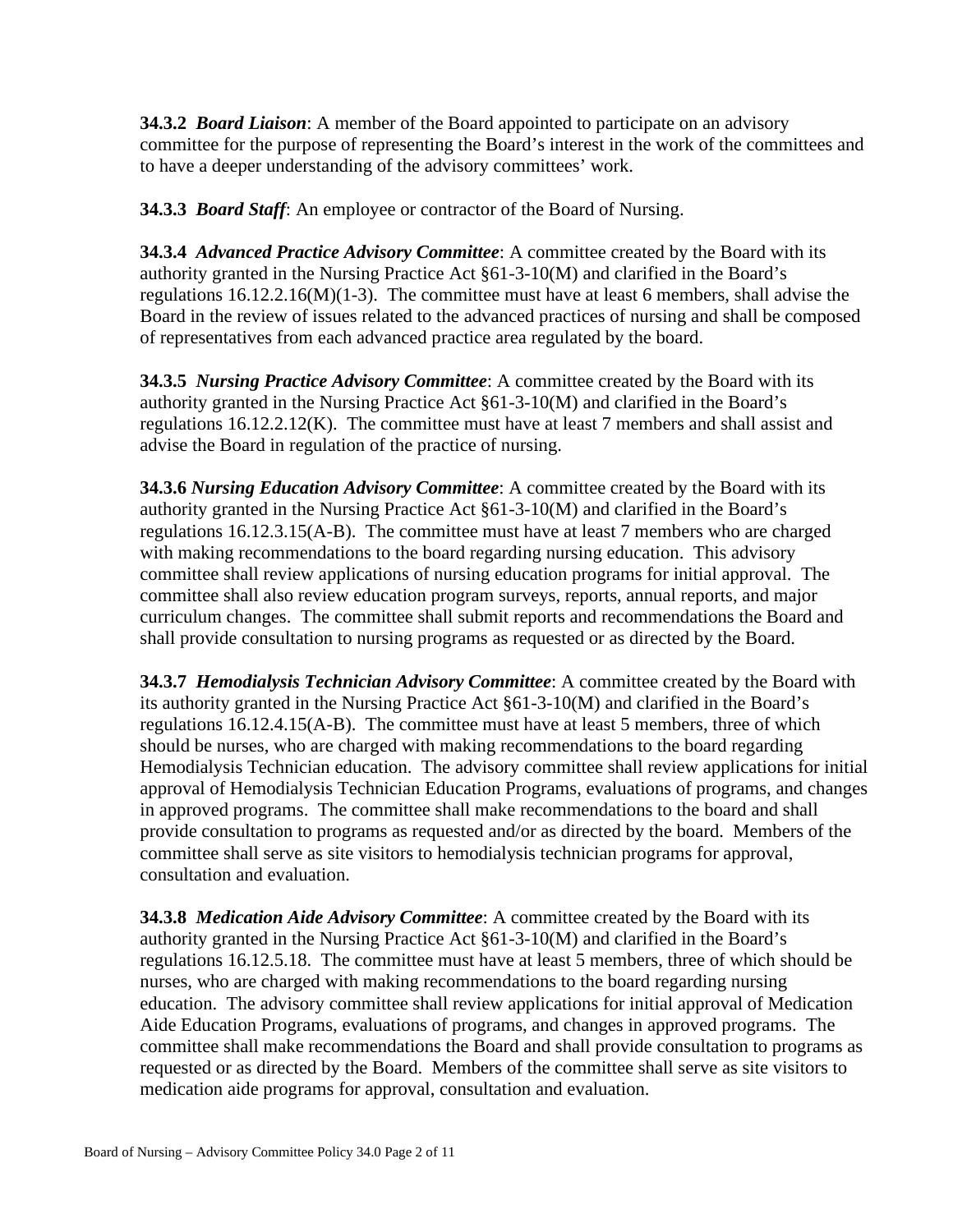**34.3.9** *Lactation Care Provider Advisory Committee*: A committee created by the Board with its authority granted in the Lactation Care Provider Act §61-36-3. The committee must have at least two members who are experts in lactation to assist in the performance of the Board's duties.

**34.3.10** *Case Review Committee:* A committee created by the Board with its authority granted in the Nursing Practice Act §61-3-10(M). The committee must have at least 5 members. The purpose of the Case Review Committee shall be to review investigations of cases of alleged misconduct under the Nursing Practice Act. The committee will provide recommendations to the Board regarding those cases and investigations. Meetings will be facilitated by Board staff and will not include minutes

**34.3.11** *Regional Advisory Committees (RAC)*: Volunteer members are appointed by the Board of Nursing to serve as an advisory committee to nurses with a Substance Use Disorder who are participants in the Diversion Program as established by 16.12.1.8(4) NMAC. The RAC membership may not include current Board members.

**34.3.12** *Substance Use Disorder (SUD)*: A disorder characterized by a collection of signs, symptoms, and behaviors specific to a person who is physically and psychologically addicted to drugs and/or alcohol.

## **34.4 OPERATION**

**34.4.1** Official actions of the advisory committee will be limited to making a formal recommendation to the Board of Nursing or to the Executive Director of the Board.

**34.4.2** A quorum of the advisory committee will consist of more than 50% of current committee members including one officer. Meetings will commence with a quorum. As the work of the advisory committees is important and contributes to the work of the Board, a committee may meet with one member short of a quorum or without an officer at the discretion of the committee members and the staff members present.

**34.4.3** The committee will meet at least three times per year. Committees may meet more frequently if the committee decides to meet more frequently, and the Executive Director approves the schedule.

## **34.4.4** Voting

A. There shall be no proxy voting.

B. Committee members may vote in absentia within 2 days of the committee's vote. The vote shall be submitted in writing to the Vice Chair of the committee.

C. In the event of a tied vote on a recommendation to the Board of Nursing, the matter shall be reported to the Board of Nursing as a tied vote. In the event of a tied vote for an officer position or the appointment of a consultant, the Executive Director will break the tie.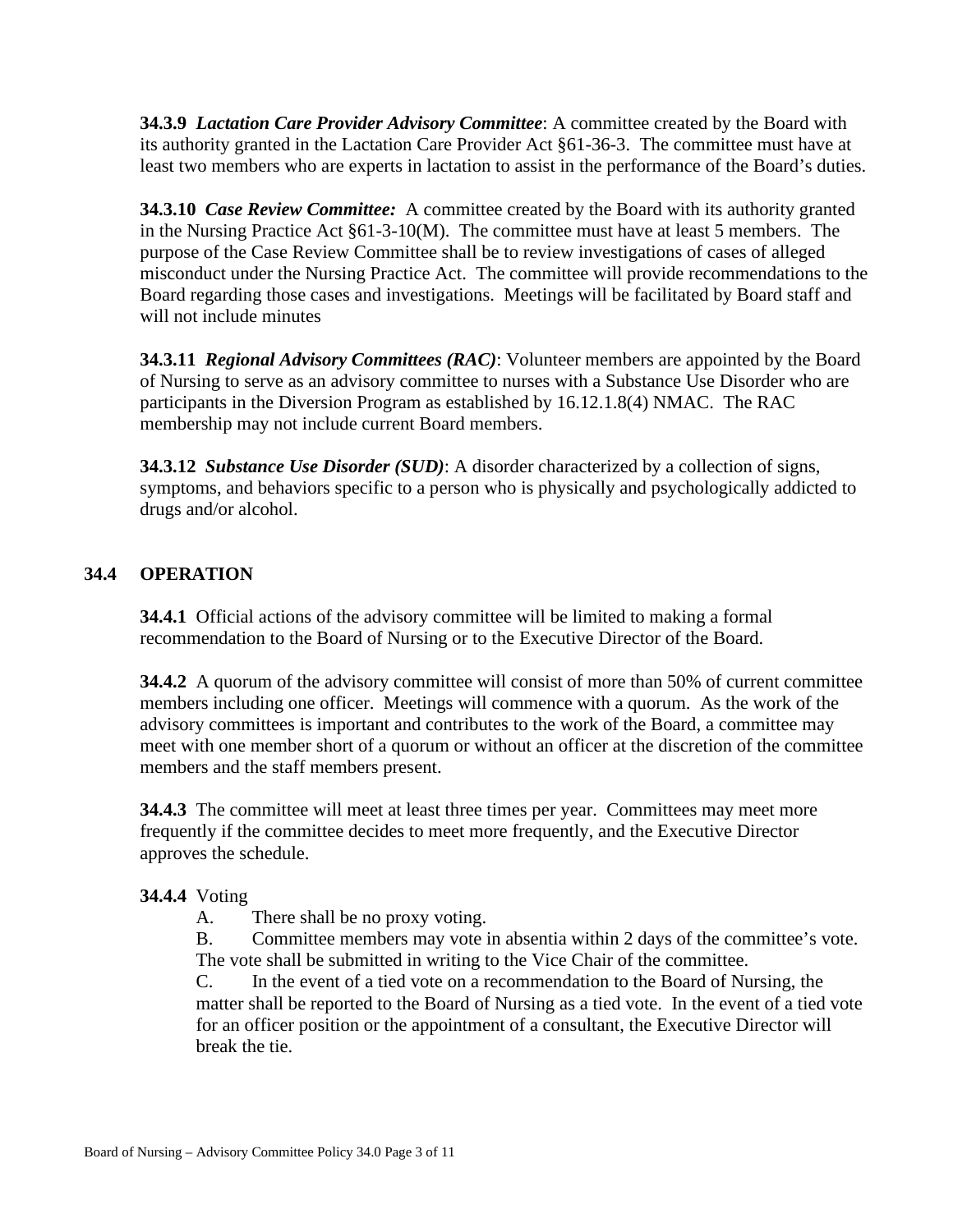**34.4.5** Committee members may attend meetings telephonically, via video conferencing, or in person. Members who attend telephonically or via video conferencing are not eligible to receive the \$95.00 per diem.

**34.4.6** Meeting minutes will be recorded and posted on the BON website. The Regional Advisory Committee and the Case Review Committee shall not take minutes.

# **34.5 COMMITTEE MEMBERSHIP AND COMMITTEE CONSULTANTS**

**34.5.1** Unless otherwise ordered by the Board, Advisory Committee Members shall be appointed by the Board for a period of two (2) years.

**34.5.1.1** Committee members will not serve more than four consecutive terms. After eight years of service on a committee, a member may reapply to the advisory committee after a two-year hiatus.

**34.5.1.2** Terms will be staggered.

**34.5.1.3** Committee members serve at the pleasure of the Board and those who cannot fulfill their responsibilities or no longer meet the conditions of appointment shall be removed from their appointment.

**34.5.2** Committee member nominees will be considered by the advisory committee and, if recommended by a simple majority of present committee members, the nominee will be placed on the next Board meeting agenda for consideration of appointment. Advisory committees are expected to make recommendations based on the expertise of the individual candidate and needs of the committee. Advisory committees that are diverse are more representative of New Mexico than homogenous committees are.

## **34.5.3** Committee membership will be as follows:

**34.5.3.1** Advanced Practice Advisory Committee

- A. Minimum: 6 Members
- B. Maximum: 9 Members

C. The Committee shall be composed of representatives from each advanced practice area regulated by the board. When making a recommendation for membership, the committee will consider diversity in geographic practice and licensure to facilitate the representation of each advanced practice registered nurse (APRN) role regulated by the BON and practice throughout the state.

D. Each committee member must hold a current New Mexico APRN license.

### **34.5.3.2** Nursing Practice Advisory Committee

- A. Minimum: 7 Members
- B. Maximum: 8 Members

C. Each committee member must hold a current New Mexico registered nurse or licensed practical nurse license. When making a recommendation for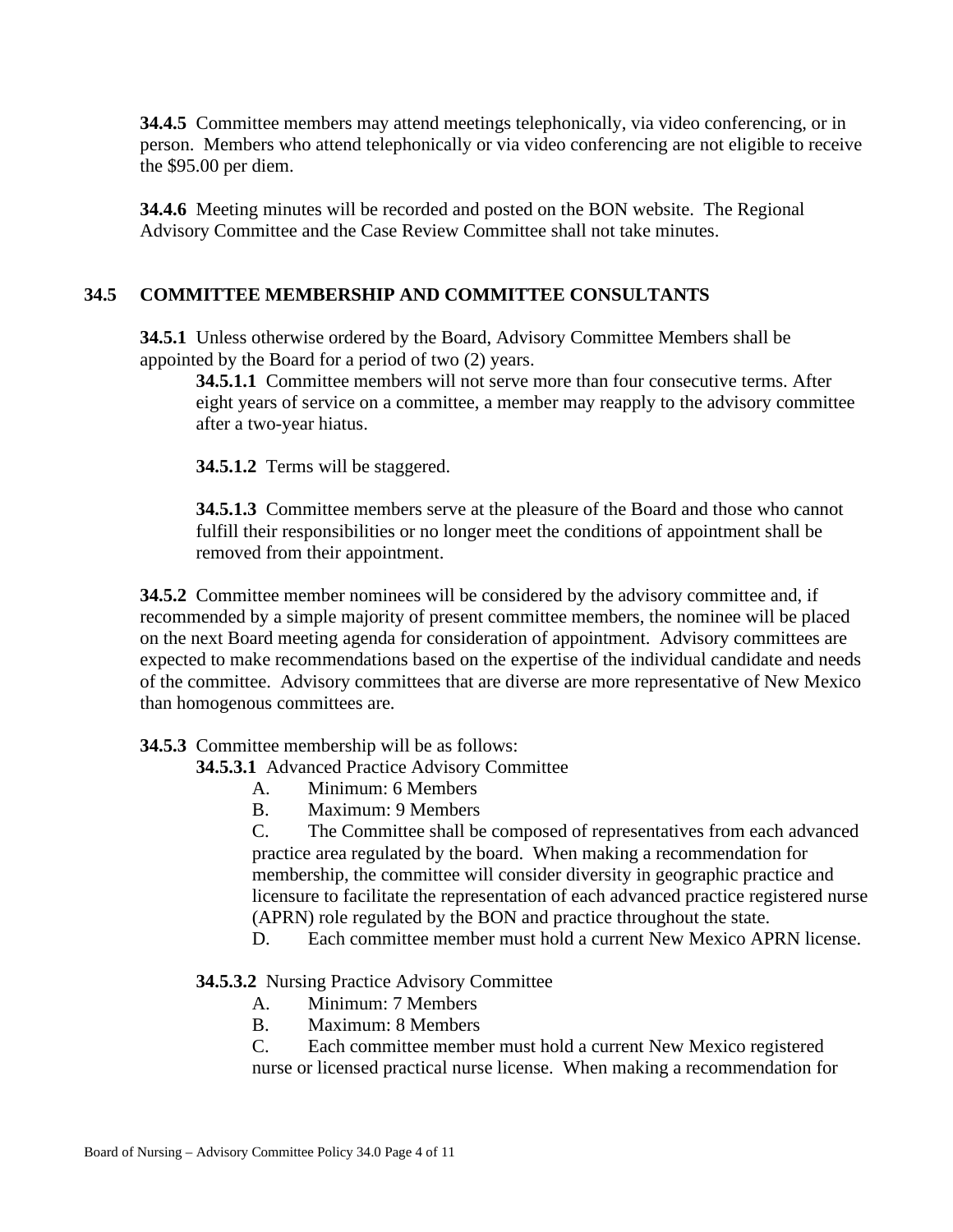membership the committee will consider diversity in geographic practice and nursing specialty to facilitate the representation of practice throughout the state.

### **34.5.3.3** Nursing Education Advisory Committee

- A. Minimum: 7 Members
- B. Maximum: 15 Members

C. Each committee member must hold a valid New Mexico registered license or a valid compact state registered nurse license.

D. Each committee member must be employed by a Board-approved nursing education program.

E. When possible in its consideration of recommendations for potential committee members, the committee will try to create a committee that is representative of the PN, ADN and BSN programs throughout the state. The committee will also try to create a committee that is representative of the public and private programs and the urban and rural programs in the state. The committee will also consider the representation of both nursing faculty and nursing education program directors.

#### **34.5.3.4** Hemodialysis Technician Advisory Committee

- A. Minimum: 5 Members
- B. Maximum: 8 Members
- C. At least 3 members should be registered nurses

D. Each committee member must hold a current New Mexico registered nurse license or a current hemodialysis technician certificate.

E. There shall be no more than one representative from any one unit serving on the advisory committee at any one time.

#### **34.5.3.5** Medication Aide Advisory Committee

- A. Minimum: 5 Members
- B. Maximum: 8 Members
- C. At least 3 members shall be registered nurses

D. Each committee member must hold a current New Mexico registered nurse license, licensed practical nurse license or a current medication aide certificate.

E. The committee shall include one member not employed by a participating agency.

F. There shall be no more than one representative from any one agency serving on the advisory committee at any one time.

#### **34.5.3.6** Lactation Care Provider Act Advisory Committee

- A. Minimum: 5 Members
- B. Maximum: 7 Members
- C. Two members must be experts in lactation care

D. Each committee member must have some personal or professional expertise in the area of lactation or maternal care.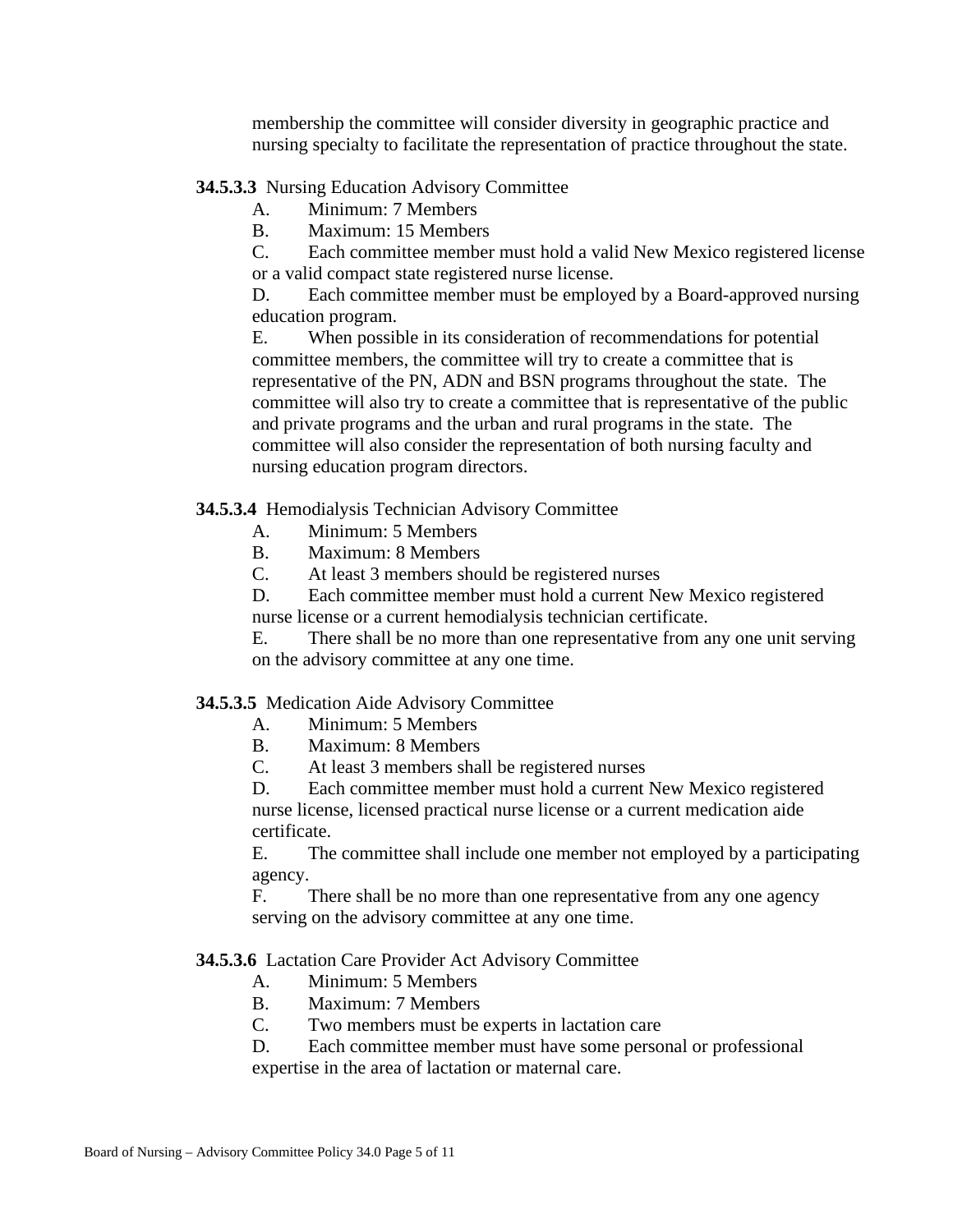E When possible in its consideration of recommendations for potential committee members, the committee will consider diversity of lactation care provider roles, credentialing, education and geography.

**34.5.3.7** Case Review Committee

- A. Minimum: 5 Members
- B. Maximum: 7 Members

C. Each committee member must hold a current New Mexico nursing license. Committee members shall be appointed upon the recommendation of the Executive Director. When making a recommendation for membership the Executive Director will consider diversity in practice, nursing specialty and employment setting to facilitate a broad range of experience on the committee.

D. A quorum of this committee is four members.

E. This committee shall have no elected officers. The Director of Compliance or designee will serve as the chair of this committee and will call meetings of the committee as needed..

**34.5.3.8** Regional Advisory Committee

- A. Minimum: 2 Members
- B. Maximum: 5 Members

C. Each committee member must have some personal or professional expertise in the area of Substance Use Disorder (SUD). Members in recovery from a SUD shall be abstinent for two years prior to nomination. Relapse is cause for termination from appointment.

D. A quorum of this committee shall consist of 2 members.

E. This committee shall have no officers.

F. There may exist as many RACs across the state to provide for the quarterly advisement and recommendation of all DP participants in the state.

**34.5.4** The Board liaisons for the committees are entitled to vote and are not subject to service requirements. The number of Board liaisons and committee consultants is not included in the size limit or minimum of the committee.

**34.5.4.1** Board liaison appointments will be reviewed annually by the Board.

**34.5.5** Causes for termination of appointment.

**34.5.5.1** An appointed committee member who no longer meets the requirements for appointment shall have her or his appointment terminated.

**34.5.5.2** Any appointed committee member who discriminates against any person for a protected status during the execution of her or his advisory duties shall have her or his appointment terminated.

**34.5.5.3** Any appointed committee member who inappropriately disclose confidential information of their advisory capacity shall have her or his appointment terminated.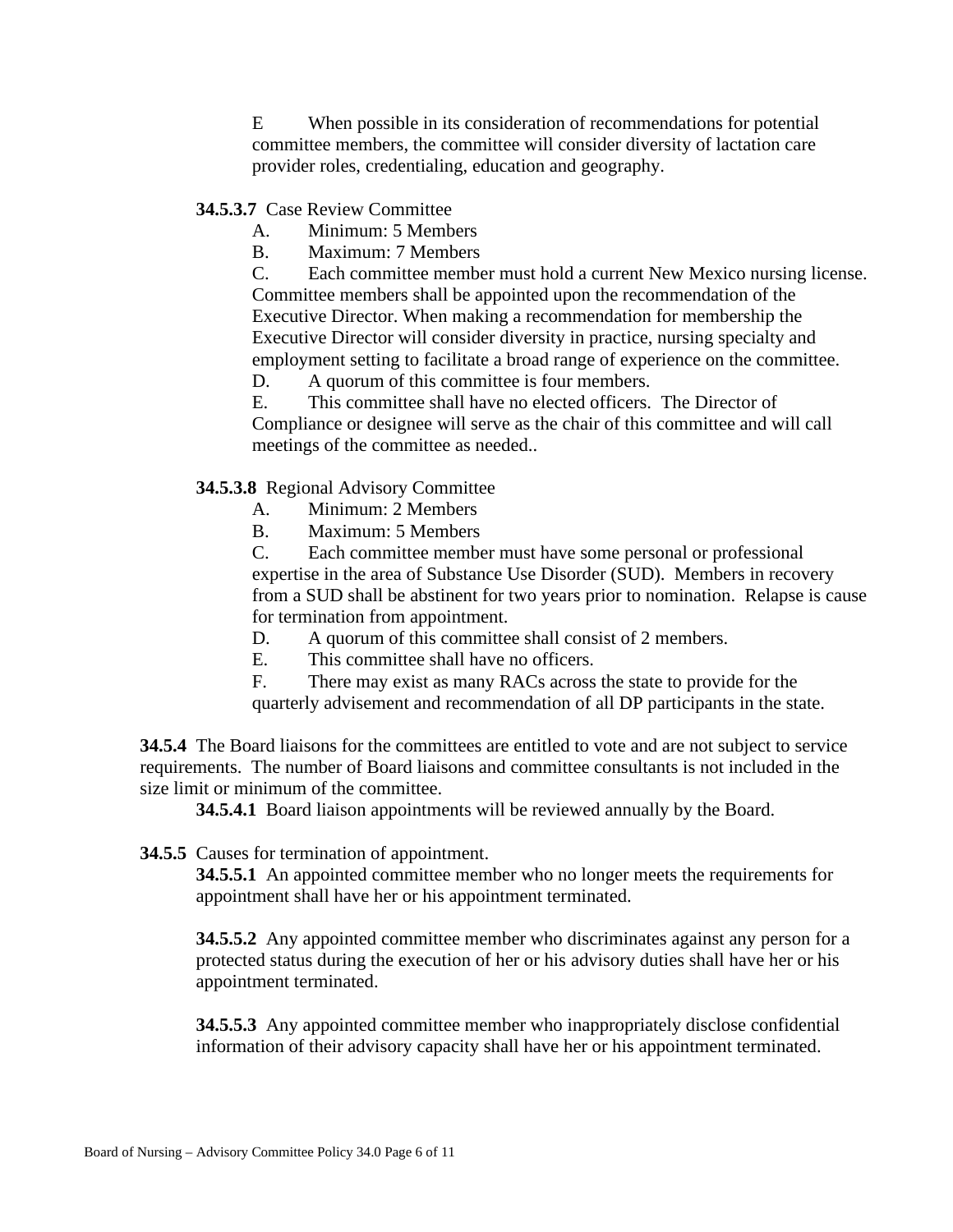**34.5.5.4** Any appointed committee member who violates a provision of the Nursing Practice Act may have her or his appointment terminated.

**34.5.5.5** Any appointed committee member who fails to maintain professional boundaries may have her or his appointment terminated.

If termination is necessary, the Executive Director or designee will notify the appointed committee member of the termination and will notify the Board at the next meeting.

**34.5.6** Committee Consultants: Advisory Committees, excluding the Case Review Committee and Regional Advisory Committees, may recommend their own consultants by a simple majority vote of the committee. Consultants may be from any professional background, may participate in any committee project and may be present at any meeting or subcommittee meeting to which they are assigned. Consultants do not have service or attendance obligations. Their term is determined at the time of appointment and may not exceed 12 months without another vote of the committee. Consultants may not vote or hold office. Their appointment must be approved by the Executive Director. Consultants are not entitled to per diem or reimbursements.

## **34.6 RESPONSIBILITIES OF COMMITTEE MEMBERS**

### **34.6.1** Attendance

Attendance is crucially important for publicly noticed meetings that only meet a few times per year and must be enforced. Members are expected to attend each committee meeting and Board meetings as needed.

Failure to attend two consecutive scheduled committee meetings or 50% of the committee meetings, including special meetings, in one year shall result in a termination of the appointment and disqualify the committee member from any advisory committee for one year.

### **34.6.2** Acts of Service

Committee members are appointed for their expertise and are expected to use that expertise in acts of service to the Board of Nursing and New Mexicans. In addition to committee meeting attendance, each committee member is expected to provide two acts of service during each year of their appointment.

Acts of service must be approved by the committee chairperson and the Executive Director. Acts of service may include, but are not limited to: the creation of content for the newsletter; attending a site visit; serving on a subcommittee; providing an in-service to the Board, staff or a committee; representing the agency on an external committee; being a liaison to an external committee; preparing a report for the Board, the agency or a committee; serving as an officer of a committee; writing proposed rules language; consultation to an education or UAP program; mentorship to new nurse educators.

**34.6.3** Regulation Review and Revision. To ensure that the Board's regulations are adhering to the current laws and are appropriate for the current status of nursing and practice in New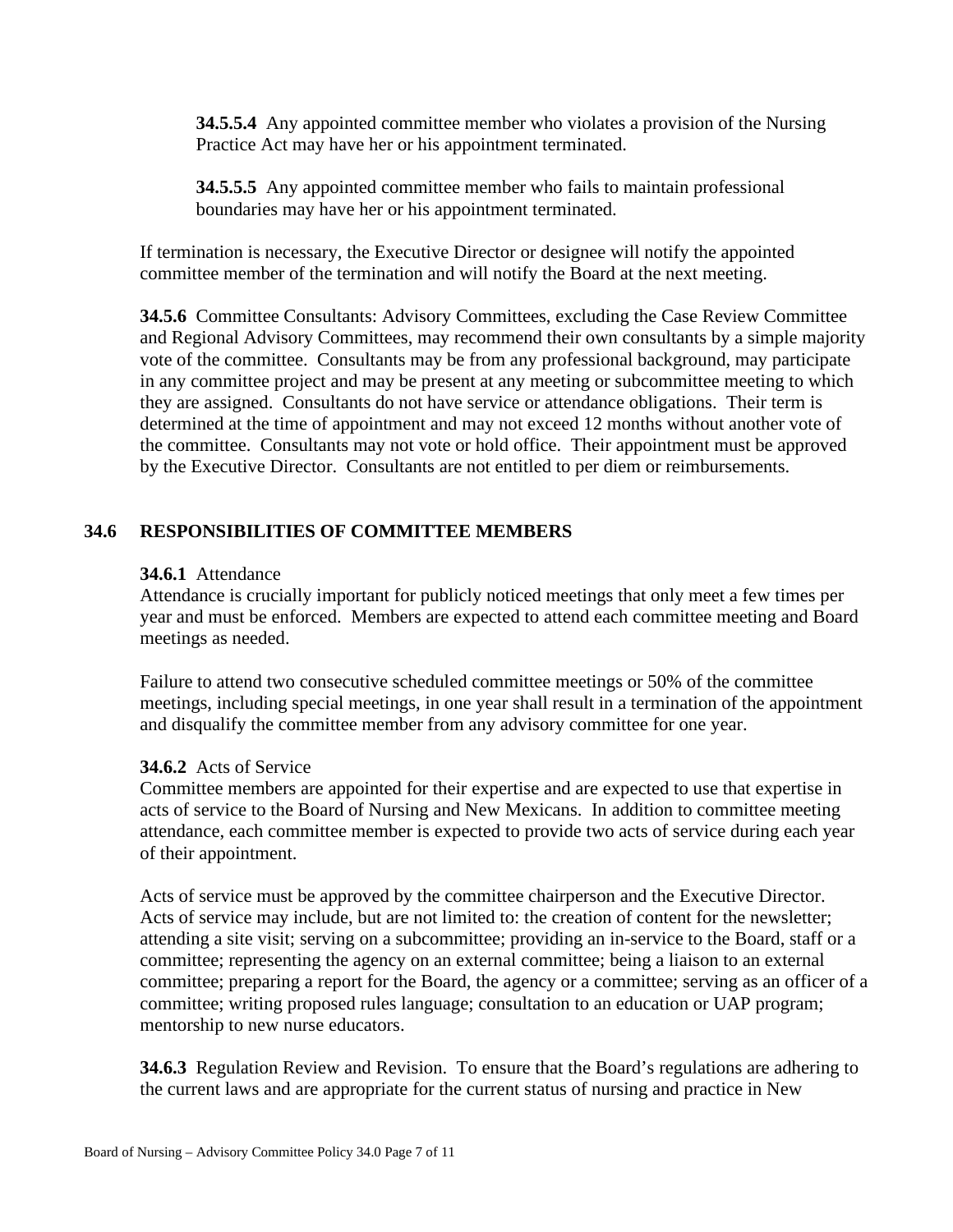Mexico, the advisory committee must review the regulations annually and as needed and make recommendations for rule changes as appropriate. The annual review assignments will be as follows:

**34.6.3.1** Nursing Practice Advisory Committee: NMAC Title 16 Occupational and Professional Licensing: Chapter 12 Nursing and Health Care Related Providers: Part 1 General Provisions, Part 2 Nurse Licensure, and Part 6 Nurse Licensure Compact.

**34.6.3.2** Advanced Practice Advisory Committee: NMAC Title 16 Occupational and Professional Licensing: Chapter 12 Nursing and Health Care Related Providers: Part 1 General Provisions, Part 2 Nurse Licensure, Part 9 Management of Chronic Pain with Controlled Substances, Part 10 Management of Medical Records.

**34.6.3.3** Nursing Education Advisory Committee: NMAC Title 16 Occupational and Professional Licensing, Chapter 12 Nursing and Health Care Related Providers: Part 1 General Provisions, Part 2 Nurse Licensure, Part 3 Nursing Education Programs.

**34.6.3.4** Hemodialysis Technician Advisory Committee: NMAC Title 16 Occupational and Professional Licensing: Chapter 12 Nursing and Health Care Related Providers: Part 1 General Provisions, Part 4 Hemodialysis Technicians.

**34.6.3.5** Medication Aide Advisory Committee: NMAC Title 16 Occupational and Professional Licensing: Chapter 12 Nursing and Health Care Related providers: Part 1 General Provisions, Part 5 Medication Aides.

**34.6.3.6** The Regional Advisory Committee and Compliance Committee do not have a charge to regularly review the regulations but should be familiar with the regulations regarding the Diversion Program, Management of Chronic Pain, and Discipline.

#### **34.6.4** Restrictions

**34.6.4.1** No advisory committee member shall represent themselves to be a member of the Board of Nursing, nor shall any advisory committee member indicate in any manner that they represent the Board of Nursing unless specifically assigned the task to do so.

**34.6.4.2** No advisory committee member shall speak to the media as a representative of the Board of Nursing.

**34.6.4.3** No advisory committee member shall speak to another state agency or government entity including legislators as a representative of the Board of Nursing.

### **34.7 OFFICERS**

**34.7.1** Except for the Regional Advisory Committees and the Case Review Committee, each advisory committee will have three officers: Chairperson, Vice Chairperson and Secretary.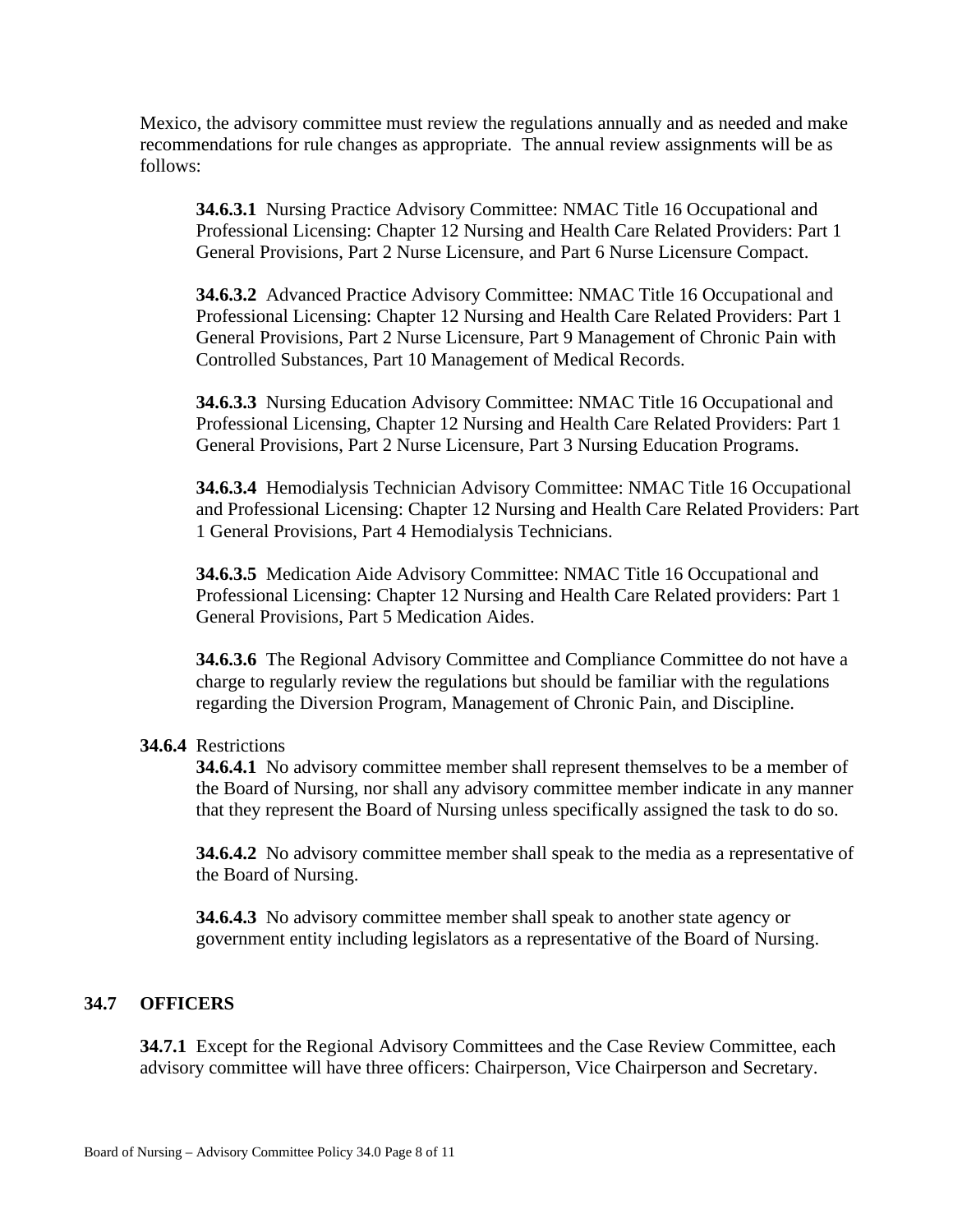**34.7.2** Officers will be elected by a simple majority of present committee members at the first annual meeting of each year or at an election to be held at a regularly scheduled meeting when there is a vacancy in an officer role. Nominees for officer roles must accept the nomination. Committee members may self-nominate for officer roles. Officers will serve one-year terms.

**34.7.3** Officers must honor their responsibilities to ensure the effective functioning of the advisory committee and to ensure the Board's and the public's trust. Any officer not fulfilling their responsibilities shall be recalled from their officer role by the committee by a vote from a simple majority or shall be removed from their officer role by the Board. Officers' responsibilities will be as follows:

### **34.7.3.1** Chairperson

A. The Chairperson will preside over the committee's meetings.

B. The Chairperson shall prepare and present a report of the committee's work at every Board meeting. The Chairperson may select a committee member to report in her or his place at the Board meeting.

C. The Chairperson will coordinate task assignments with committee members.

D. The Chairperson will coordinate committee members' assignments to subcommittees.

E. The Chairperson will review requests for acts of service.

F. The Chairperson will oversee the annual review of the regulations assigned to the committee.

### **34.7.3.2** Vice Chairperson

A. In the absence of the Chairperson, the Vice Chairperson will preside over the committee's meeting.

B. In the absence of the Chairperson, the Vice Chairperson shall prepare and present a report of the committee's work at a Board meeting. The Vice Chairperson may select a committee member to report in her or his place at the Board meeting.

C. The Vice Chairperson will conduct the elections for officers.

D. The Vice Chairperson will track the acts of service for each member and report to the Chairperson.

### **34.7.3.3** Secretary

A. The Secretary will track the terms and attendance of members and report to the Chairperson.

B. The Secretary will solicit input for the committee's agenda from committee members and Board staff and provide the agenda items to Board staff to draft the agenda.

C. The Secretary will review the first draft of committee meeting minutes and provide edits to Board staff.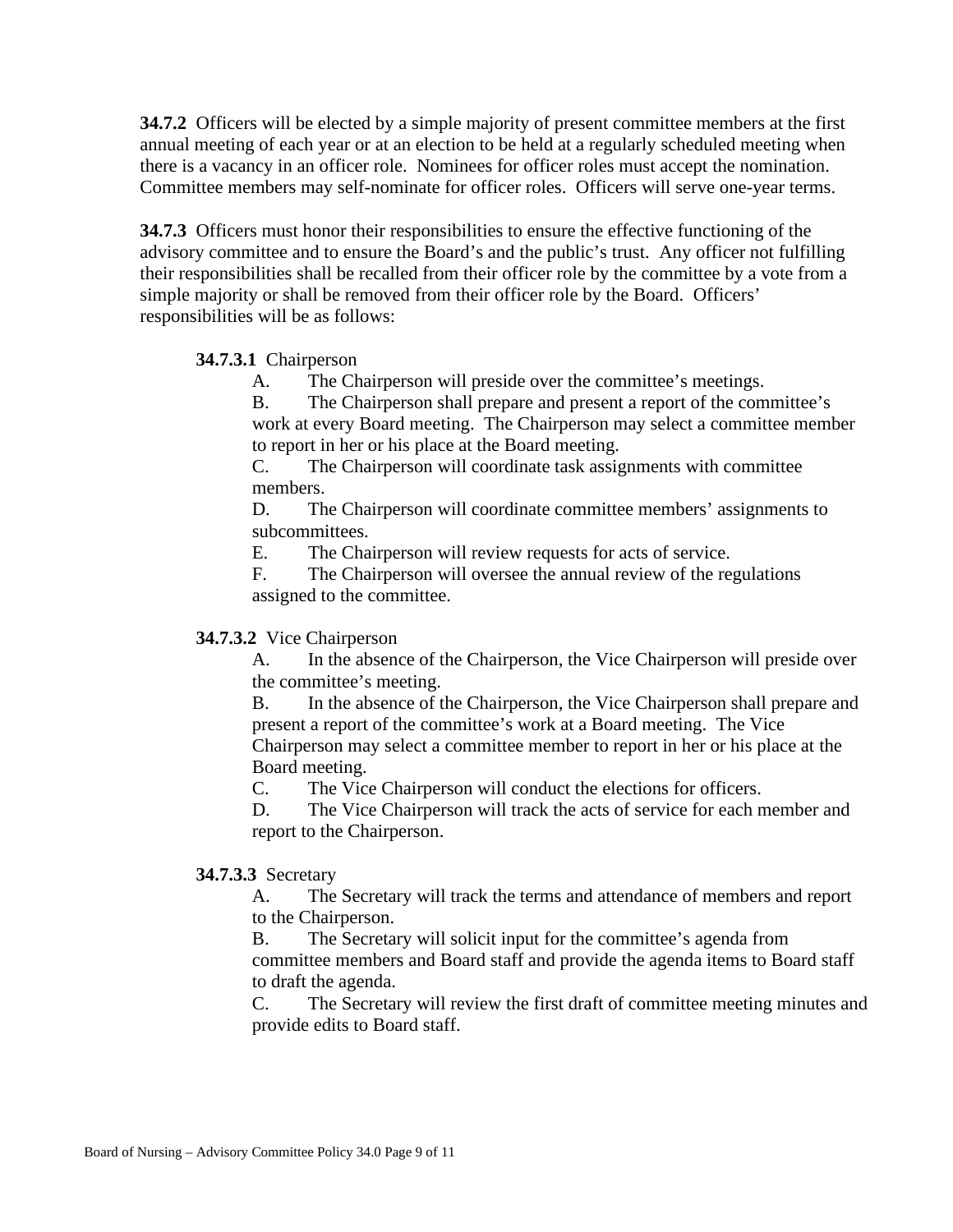### **34.8 CASE REVIEW COMMITTEE**

**34.8.1** The Case Review committee is a standing committee to review case investigations and is called by the Director of Compliance.

**34.8.2** Each Case Review committee member must agree to keep confidential the proceedings of the committee.

**34.8.3** The committee members shall review case investigations and make a recommendation about whether there is sufficient evidence to warrant a charge of violating the New Mexico Nursing Practice Act or Board rules and regulations. The committee may also provide direction to Board staff to investigate a matter further.

## **34.9 DIVERSION PROGRAM REGIONAL ADVISORY COMMITTEES**

**34.9.1** The function of the Regional Advisory Committee is to objectively evaluate compliance with the Diversion Program (DP) contract and compliance in recovery.

**34.9.2** Committee members are reminded that the DP is a monitoring program and not a treatment program and the intent of their function is regulatory in nature and not therapeutic.

**34.9.3** Committee members are appointed by the Board and serve at the pleasure of the Board. Members are expected to attend all RAC meetings as scheduled.

### **34.9.4** RAC member responsibilities:

A. Assistance with ongoing monitoring and evaluation of a participant's progress in recovery.

B. Use assessment skills in evaluation of the participants' progress in recovery.

C. Use written skills to document the participants' responses on the evaluation assessment form.

D. Make recommendations for amendments in the DP contract.

E. Provide resource information to participants.

- F. Make suggestions/recommendations for changes in policies and procedures.
- G. When necessary, assist in the admission of a participant into the DP.

H. Meet and assess other potential RAC members for compatibility of philosophy and appropriate nomination to the Board prior to appointment to a RAC.

### **34.9.5** RAC Member Expectations

A. The Diversion Program is a confidential program and the Regional Advisory Committee members have a responsibility to keep information discussed in the RAC meetings private and a commitment not to disclose this information outside of the RAC meetings. It is the expectation of the DP that each of the RAC members will maintain professional behaviors and boundaries during and outside of the RAC meeting.

B. RAC members *must* maintain professional boundaries at all times with other RAC members and DP participants.